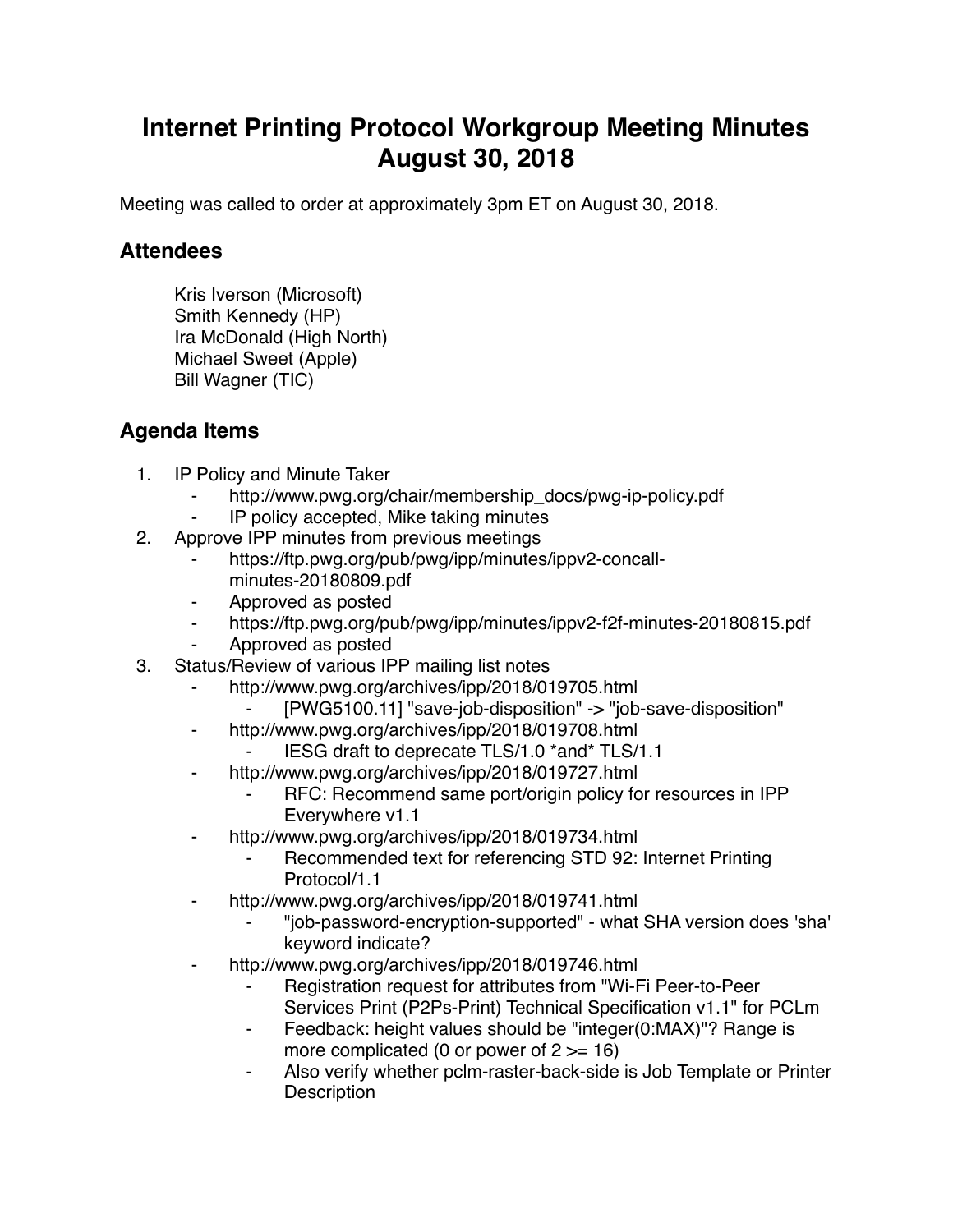- Finalize registration templates pointing to Wi-Fi Direct Print spec
- Message to webmaster account: why is "page-overrides" not in IPP registry?
	- ⁃ A: Part of withdrawn PWG 5100.4-2001, replaced by 5100.6-2003
	- Reach out to Canon and Xerox to determine why they are still shipping products based on an obsolete spec
- 1. Status of Open Printing WG GSoC 2018 (Ira)
	- https://ftp.pwg.org/pub/pwg/liaison/openprinting/presentations/ TheLinuxFoundationGSoC-2018.pdf
	- Success on all OP projects!
- 2. Status of AMSC and ISO liaisons w/ PWG (Paul)
	- https://ftp.pwg.org/pub/pwg/general/sc/pwg-sc-call-minutes-20180827.htm
	- See PWG SC minutes from 27 August 2018
- 3. Status of Safe G-Code (Mike)
	- ⁃ https://ftp.pwg.org/pub/pwg/ipp/wd/wd-pwgsafegcode10-20180704-rev.pdf
	- ⁃ Prototype draft PWG F2F review in August 2018
	- ⁃ Schedule IPP WG Last Call Q4 2018
- 4. Status of IPP 3D Printing Extensions v1.1 (Mike)
	- https://ftp.pwg.org/pub/pwg/ipp/wd/wd-ipp3d11-20180704-rev.pdf
	- ⁃ Prototype draft PWG F2F review in August 2018
	- ⁃ Schedule PWG Last Call Q4 2018
- 5. Status of How to Print Using the IPP (Mike)
	- ⁃ https://ftp.pwg.org/pub/pwg/ipp/wd/wd-ippguide-20180430.html
	- ⁃ https://github.com/istopwg/pwg-books
	- ⁃ PWG F2F review in May 2018
	- ⁃ Current HTML draft available in Github repository
	- ⁃ Schedule TBD
- 6. Status of IPP HTTP Authentication white paper (Smith)
	- ⁃ http://ftp.pwg.org/pub/pwg/ipp/whitepaper/tb-ippauth-20180629.pdf
	- ⁃ Interim draft PWG F2F review in August 2018
	- ⁃ Instead publish as PWG Best Practice
	- Schedule TBD
- 7. Status of IPP Encrypted Jobs and Documents (Mike)
	- ⁃ https://ftp.pwg.org/pub/pwg/ipp/wd/wd-ipptrustnoone10-20180328-rev.pdf
	- ⁃ Interim draft PWG F2F review in May 2018
	- ⁃ Good news PGP-based path forward on 06/04/18!
	- ⁃ Schedule Mike to work on updated draft w/ just PGP this fall
- 8. Status of IPP System Service (Ira/Mike)
	- ⁃ https://ftp.pwg.org/pub/pwg/ipp/wd/wd-ippsystem10-20180701-rev.pdf
	- ⁃ Prototype draft PWG F2F review in August 2018
	- ⁃ Prototyping tasks being tracked as a Github project
	- ⁃ Schedule prototype in "ippserver" Stable draft in Q3/Q4 2018
- 9. Status of IPP Reprint Password (Smith)
	- https://ftp.pwg.org/pub/pwg/ipp/wd/wd-ippreprintpwd-20180620-rev.pdf
	- ⁃ https://ftp.pwg.org/pub/pwg/ipp/slides/
		- IPP%20Job%20Print%20Password%20Use%20Cases%202018-08-14.pd f